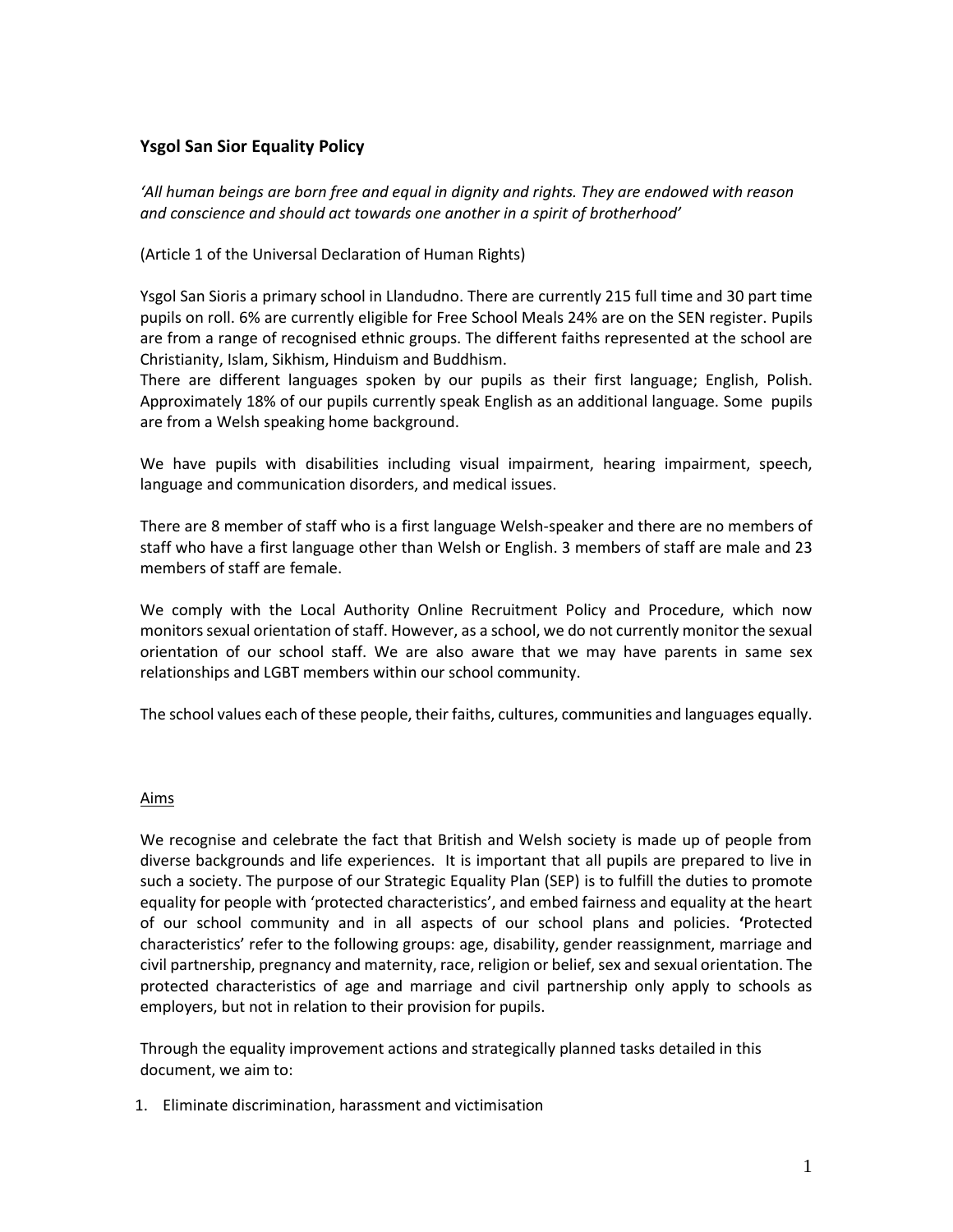- 2. Advance equality of opportunity between persons who share a relevant protected characteristic and persons who do not share it
- 3. Foster good relations between persons who share a relevant protected characteristic and persons who do not share it

We have based our Strategic Equality Objectives on local, regional and national priorities within education as well as feedback from engagement with our school community and our own school data. These actions are set out in Strategic Equality Plan.

## **Objectives and Action Plans**

Our chosen Strategic Equality Objectives are:

1. Ensure equality of opportunity and access for pupils and other stakeholders from protected groups

2. Develop the quality and use of our equality monitoring and data collection and progress of pupils from protected groups

3*.* Raise awareness of equality and diversity issues among pupils, staff and governors

 We have planned strategic tasks to enable us to meet these objectives. They are listed in the Strategic Equality Plan and cover all relevant protected characteristics*.* They describe how we are taking action to fulfill both the general and specific duties.

## **Scope**

The policy applies to all full time, part time, job-share, permanent, temporary and supply staff. It also applies to all pupils, parents, service users and visitors to the school, in line with equality legislation and the school's legal responsibilities to promote equality in employment, education and access to services.

### **Equalities Summary Statement**

At Ysgol San Sior we aim to provide a happy, caring environment in which all children can feel confident and able to learn. We seek to foster an environment of mutual respect and support between all staff, pupils, parents and carers and the wider community.

Our school is committed to eliminating any unlawful discrimination on grounds of age, disability, gender reassignment, marriage and civil partnership, pregnancy and maternity, race, religion or belief, sex and sexual orientation by creating an environment where every individual, regardless of ability or background, is able to participate and is valued fully as a member of the school community. Being opposed to all forms of discrimination and prejudice we promote a positive attitude towards differences and expect respect for people of all backgrounds.

Stereotyped ways of thinking are the result of ignorance and may result in low self-esteem and limited aspirations. The school values and encourages involvement of people from all sections of the local community and through this involvement aims to provide positive images, which challenge stereotyped thinking.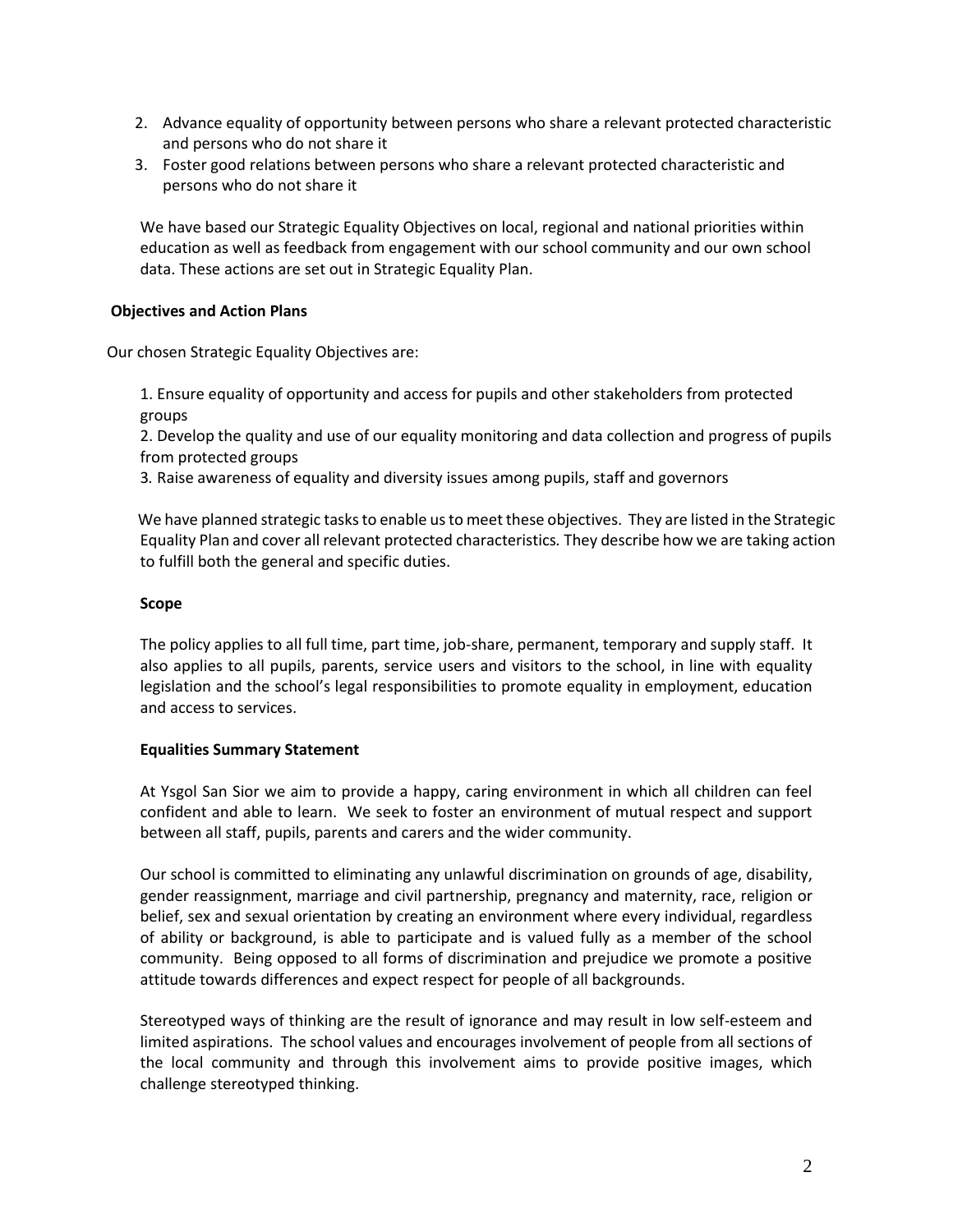Any language or behaviour which is racist, sexist, homophobic, disablist or potentially damaging to any group will not be tolerated and will be challenged and monitored. Information derived from monitoring will be used to plan whole-school strategies to combat incidents. Information on identity based incidents and bullying will be shared regularly with the LA through the 'Incident and Bullying Monitoring System', in order to assist in combating hate crime across the city.

## **Commitment**

The Governing Body and management of the school will work with all its partners to be proactive in promoting equal opportunities, fostering good relations and in tackling unlawful discrimination. They will encourage support and enable all pupils and staff from all protected characteristics to reach the highest standards possible as indicated in the school's vision statement and this equality policy.

## **Governing Body**

The Governing Body is responsible for ensuring that the school complies with equality legislation and fulfils its legal responsibilities. In collaboration with the Headteacher, the Governing Body will ensure that the policy and its related procedures and strategies are implemented. The governing body includes equality issues as a regular item on the agenda of Governing Body meetings and has a Governor with responsibility for equal opportunities who is............................

## **Headteacher**

The head teacher is responsible for:

- Making sure the equality policy is readily available, along with related policies, for example, the anti-bullying policy and harassment policy and that governors, staff, pupils, parents and guardians are made aware of its existence
- Making sure the policy and its procedures are followed
- Producing regular information for staff and governors about how the policy is working, and providing training for them on the policy if necessary
- Making sure all staff know their responsibilities and receive training and support in carrying these out
- Taking appropriate action in cases of harassment and discrimination
- Making sure the equality policy is regularly monitored and reviewed

The named person with responsibility for dealing with reported incidents of unlawful discrimination is the Headteacher

The Equal Opportunities Coordinator is Headteacher

The Equal Opportunities Coordinator ensures that the school regularly reviews and evaluates all policies and practices in relation to equal opportunities, leading to the setting of targets which address aspects of inequality or disadvantage in all of the school's activities.